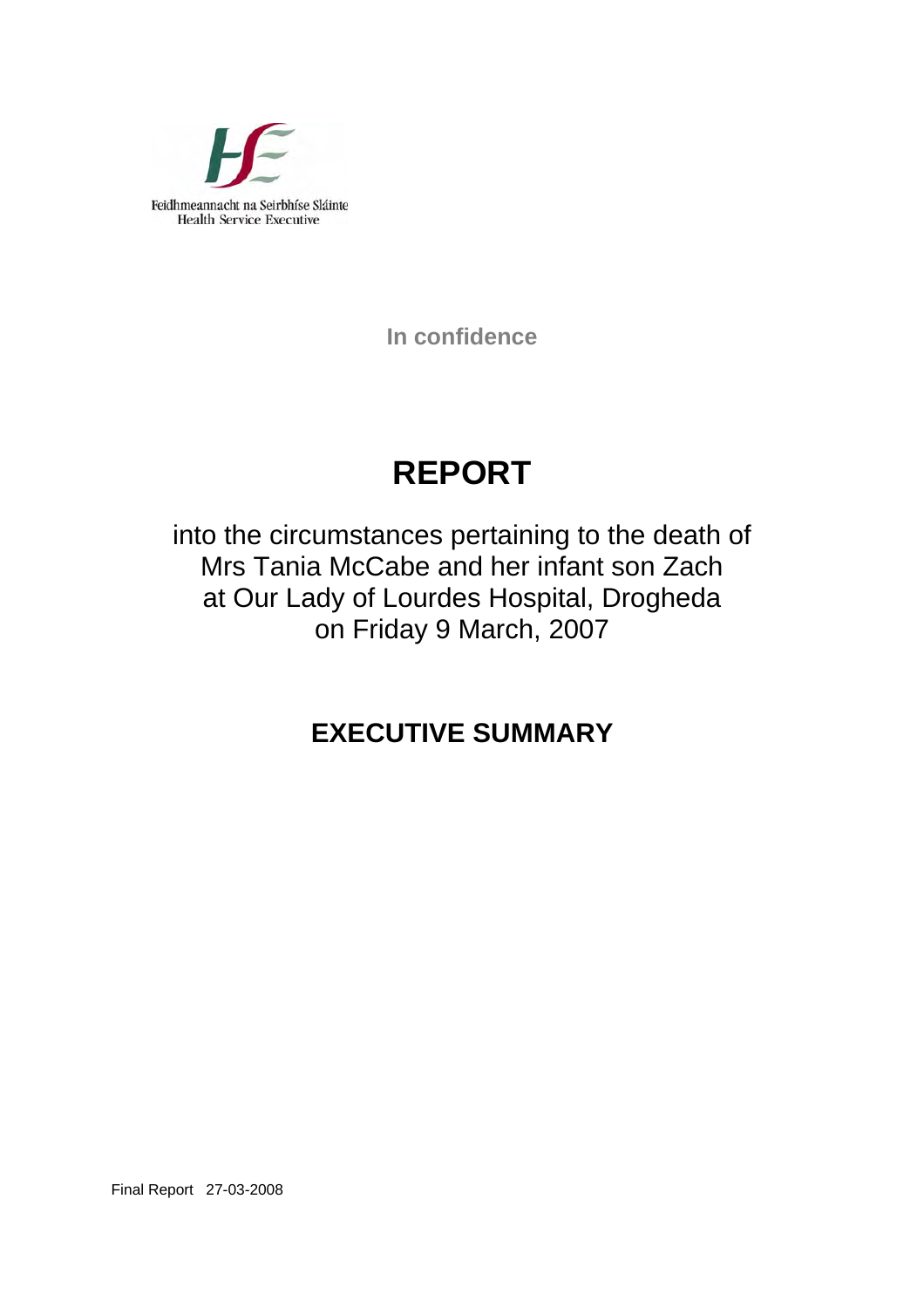

### **FOREWORD**

*The Review Team would like to extend our sympathy to Aidan and family on the tragic and untimely loss of Tania and their son Zach, RIP. Their forbearance and support at a time of inestimable loss has been humbling.*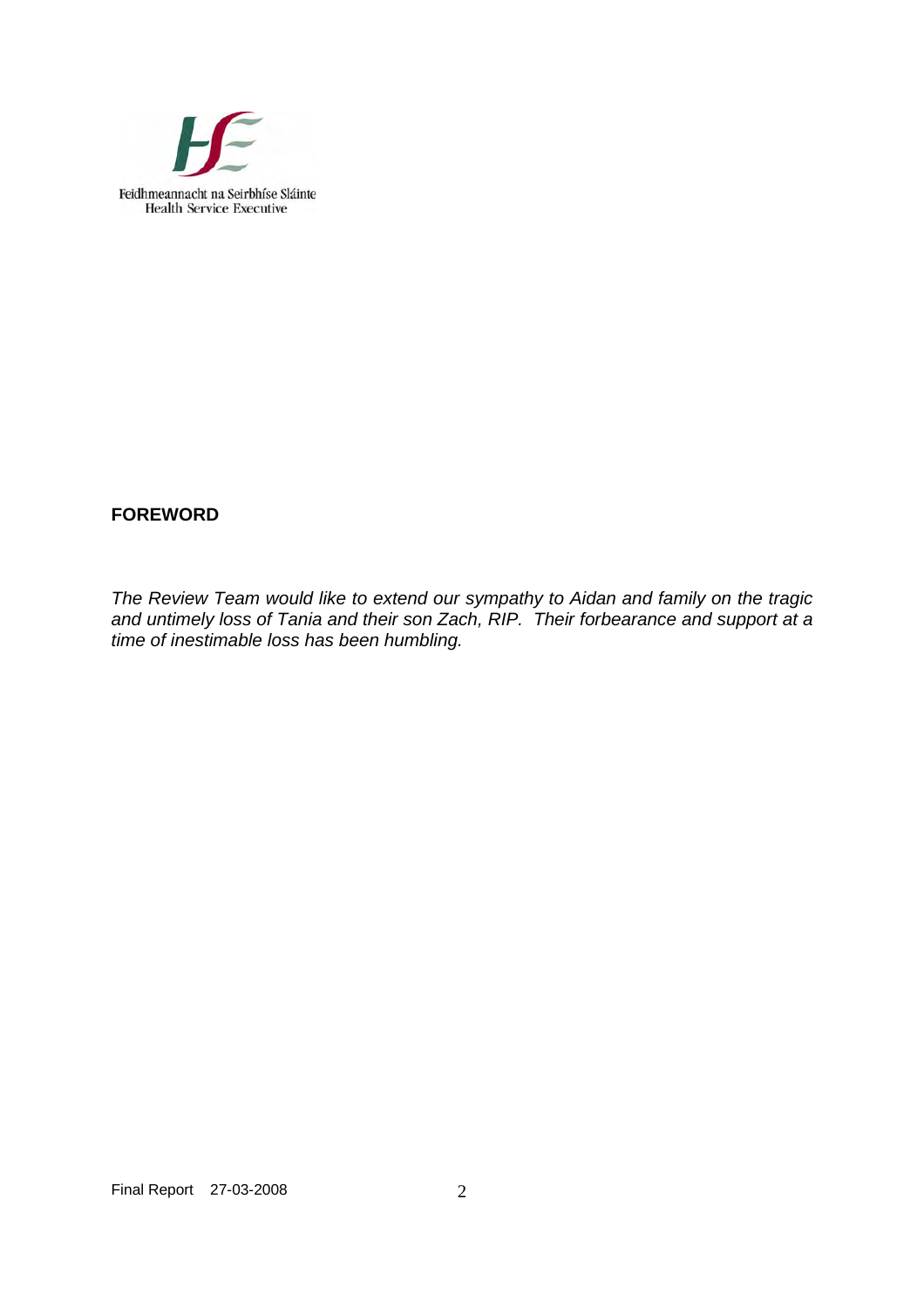

### **GLOSSARY OF TERMS**

| AmniSure <sup>®</sup> : | A bedside antigen/antibody test used to detect placental<br>Alpha Microglobulin-1, a protein present in amniotic fluid. |
|-------------------------|-------------------------------------------------------------------------------------------------------------------------|
| BLS:                    | <b>Basic Life Support</b>                                                                                               |
| <b>CEMACH:</b>          | Confidential Enquiry into Maternal and Child Health.                                                                    |
| ICSI:                   | Intensive Care Society of Ireland                                                                                       |
| HSE:                    | <b>Health Service Executive</b>                                                                                         |
| HSE-DNE:                | <b>Health Service Executive Dublin North-East</b>                                                                       |
| RCOG:                   | Royal College of Obstetricians and Gynaecologists                                                                       |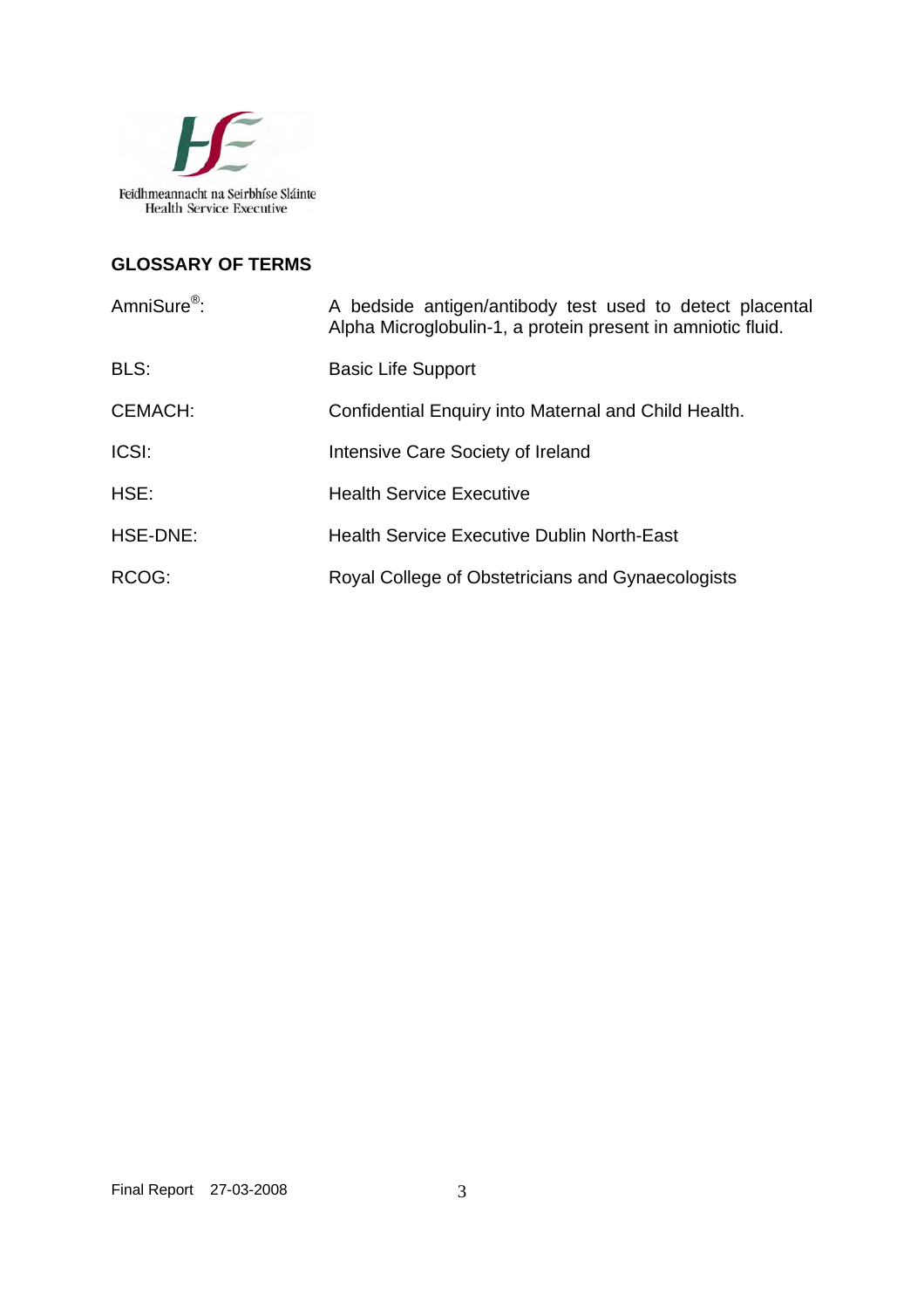

#### **1. EXECUTIVE SUMMARY**

1.1 The Review Team was commissioned by the Hospital Network Manager HSE NE to examine the circumstances pertaining to the death of Mrs Tania McCabe and her son Zach at Our Lady of Lourdes Hospital, Drogheda on Friday 9 March, 2007. The review focussed on the clinical management of both Tania and Zach and also examined to what extent non clinical factors may have influenced the care she received.

#### 1.2 **Terms of Reference and Review Team Members**

Terms of Reference in respect of the review into the death of Mrs Tania McCabe were:

- To examine the circumstances pertaining to the death of Mrs Tania McCabe and her infant son Zach at our Lady of Lourdes Hospital, Drogheda on Friday 9 March, 2007
- The scope of the review was to cover the period commencing with Mrs McCabe's first antenatal specialist consultation on 24 November, 2006 to her death at 06:05 hrs on 9 March, 2007.
- The Review Team members were: Dr Seosamh Ó Coigligh, Consultant Obstetrician, (Chairperson) Dr Rory Page, Consultant Anaesthetist, Cavan General Hospital Ms Patricia Hughes, Director of Midwifery & Nursing, Coombe Women & Infants University Hospital Mr Gerry Clerkin, HSE NE Risk Advisor
- The Review Team was to focus on the clinical management of Mrs McCabe and also examine to what extent non-clinical factors may have influenced the care received by Mrs McCabe.
- The Review Team was to examine protocols and procedures relevant to this incident taking into account prevailing standards of best practice.
- The Review Team was to access any additional specialist expertise which they deemed necessary i.e., Consultant Neonatologist
- The Review Team was to adopt a systems based approach utilising recognised risk management review frameworks and prepare a written report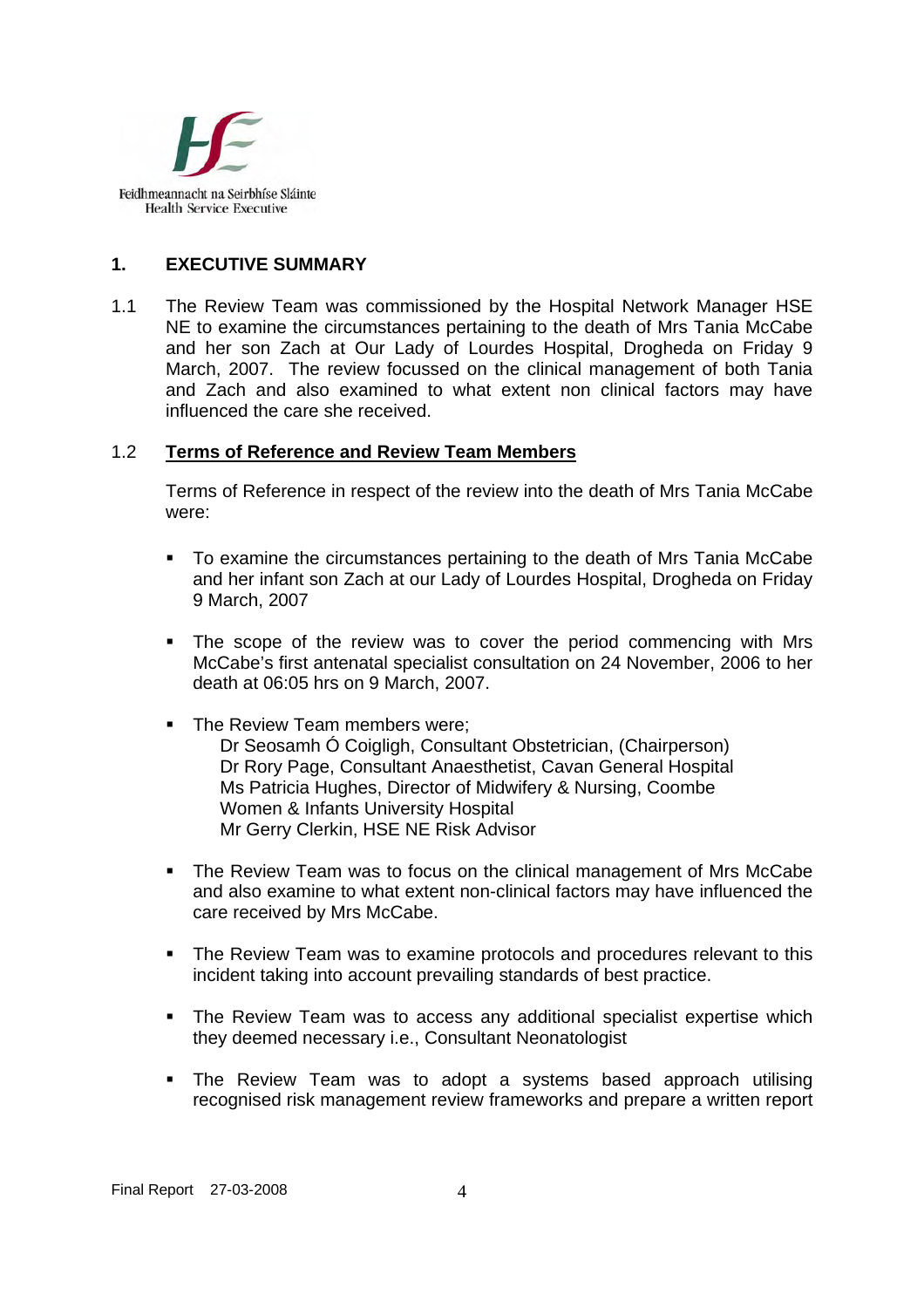

for the Hospital Network Manager HSE NE to include such recommendations as it saw fit.

- 1.3 In this part of the world a maternal death is such an uncommon event that it seems an anachronism - something that just doesn't happen anymore. While huge advances have been made in the last 50 years or so, maternal deaths do still occur. Between 2000 and 2002 there were in the order of 10 maternal deaths in Ireland (CSO 2001 & 2002), giving a rate of about 5.8 per 100,000 live births. There were 261 maternal deaths in the UK during the same period. The maternal mortality rate in the UK over this time was 13.1 per 100,000 live births. (Confidential Enquiry into Maternal and Child Health 2004).
- 1.4 There is no doubt that this incident was a catastrophic and tragic event. In the space of a few hours Tania's husband Aidan, lost his wife and son during what should have been a time of joy. We can only try to imagine the effect that this has had on him and their family.
- 1.5 The healthcare workers have undergone a huge trauma and suffer from feelings of guilt and personal responsibility.
- 1.6 The thrust of this investigation is to identify learning for the service so as to assist in the prevention of future possible tragedies and to improve the quality of care. It was also to provide the answers required by Tania's family. The most important outcome following any adverse event and review is the process that promotes understanding to ensure that the organisation learns from the events and prevents recurrence.
- 1.7 The overwhelming majority of incidents that occur in healthcare are not caused by malicious intent or even by lack of competence on the part of the individual delivering care. The basic premise in the system approach is that humans are fallible and errors are to be expected, even in the best organisations (Reason 2000). The Review Team decided not to name the staff in this report in order to ensure that the focus of attention is directed on improvement. The actions of individuals are viewed within the context of the systems and processes that were in operation at the time of the incident.
- 1.8 The Review Team considered it necessary to group the contributing factors within a pre-defined classification framework. The National Patient Safety Agency UK (NPSA) (2004) developed its own contributing factors classification system which was based on the Vincent *et al* (1998) contributory factors framework. The NPSA classification framework includes the primary factors as:
	- Patient Factors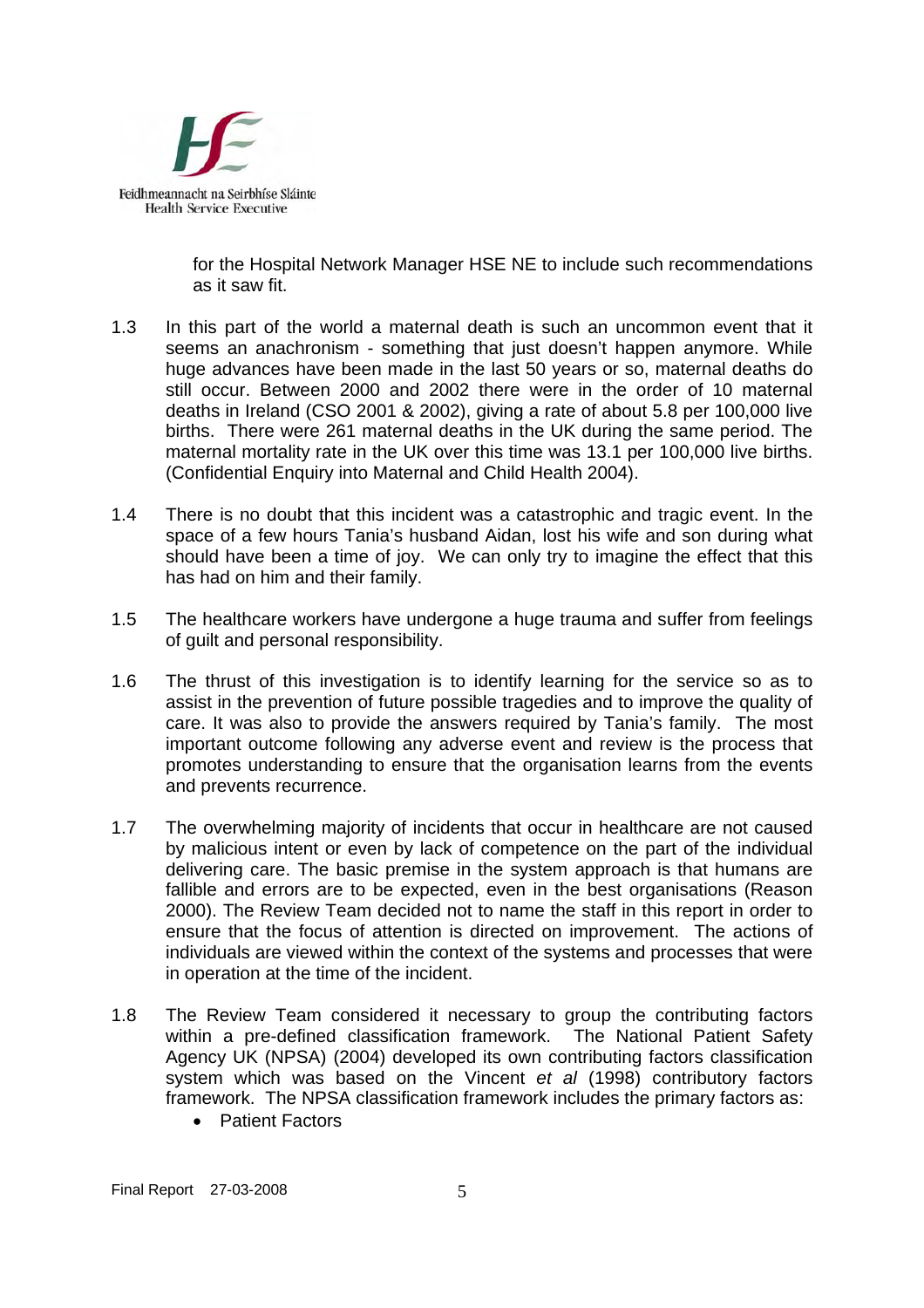

- Communication Factors (Verbal, Written or non-Verbal)
- Individual Factors
- Team Factors
- Task Factors
- Organisational Factors
- Equipment & Resource Factors
- Educational & Training Factors
- Working Environment
- 1.9 The findings and recommendations of the Review Team result from using this methodology to analyse information from the following:
	- 1. Written evidence including relevant medical records, copies of policies and protocols and other information requested by the Review Team and provided to us by the Hospital
	- 2. Personal interviews with Tania's husband Aidan and her mother, Barbara.
	- 3. Consideration of relevant clinical guidelines and supporting literature, specialist advice from independent Consultants in Microbiology, Haematology, etc.
	- 4. Individual interviews with 31 staff who were either directly or indirectly involved in the management of Tania's care and 5 other external experts.
- 1.10 The Review Team placed a high reliance on the contemporaneous accounts and records. The interviews with the family and staff concentrated on clarifying areas of uncertainty and drawing out explanations for decisions made during this episode of care.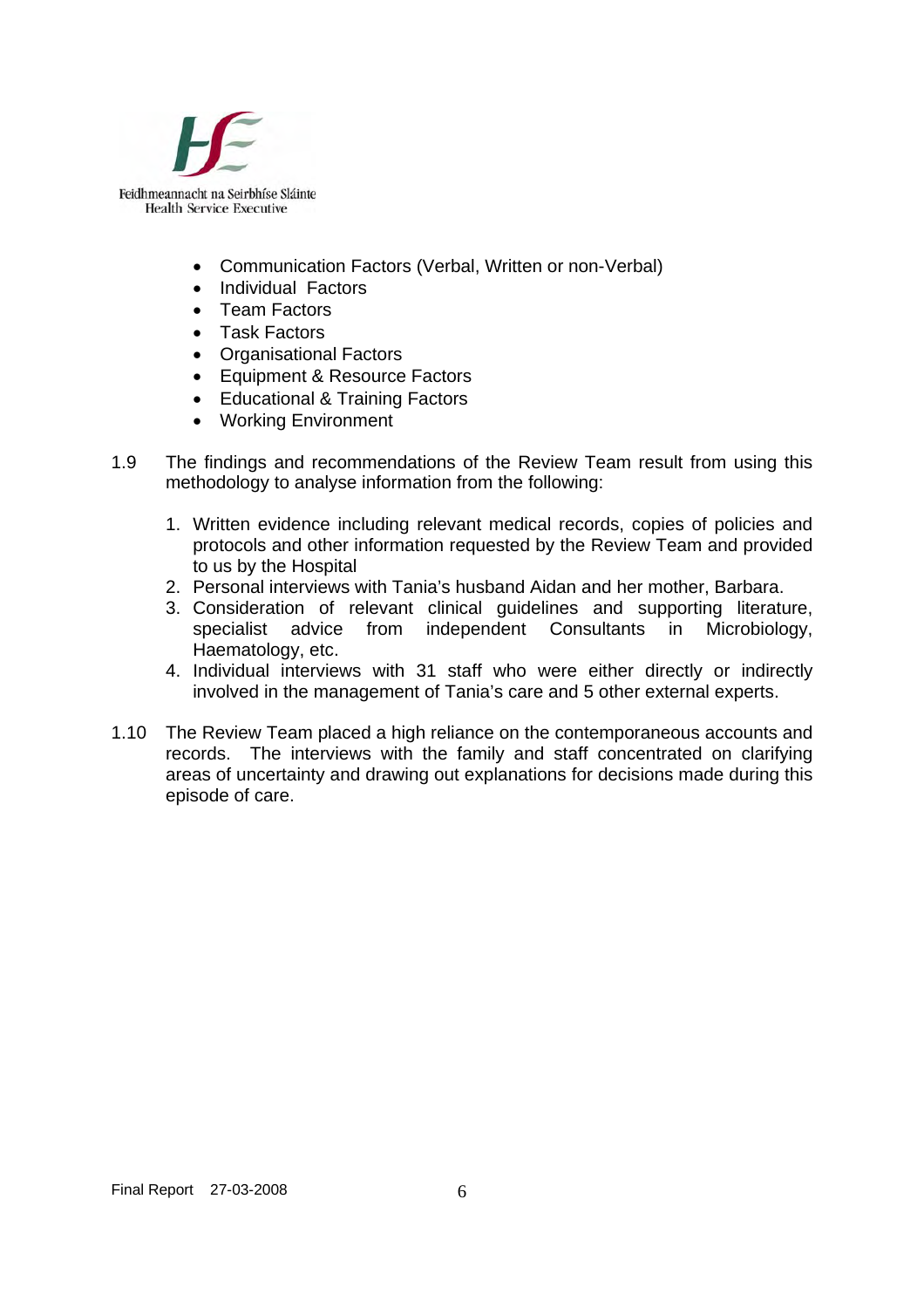

#### 1.11 **Key Findings**

The Review Team conclude that Tania died from sepsis with haemorrhage as a complicating factor. Zach had severe congenital abnormalities, consistent with otocephaly, a rare and potentially fatal condition not always readily diagnosable antenatally. Zach's death was an inevitable consequence of his congenital abnormalities.

- 1.12 The Review Team has identified two Care Management Problems which were:
	- (a) **A working diagnosis of ruptured membranes was not made during Tania's first admission to hospital.**
	- (b) **Septic shock was not recognised / diagnosed following her second admission and caesarean section.**
	- 1. Retrospectively, the Review Team conclude that Tania's membranes had ruptured by 05:00 hrs on the 7 March 2007. Despite the use of appropriate examinations and tests, this was not the working diagnosis at the time of discharge from hospital. The diagnosis of ruptured membranes can be difficult to establish. Gaps in communication and an over-reliance on tests contributed to missing the diagnosis. It is unlikely that Tania would have been discharged home if ruptured membranes had been diagnosed.
	- 2. Within hours of her second admission Tania became critically ill warranting in the first instance high dependency level care. This rapid deterioration was due to sepsis and occurred despite appropriate antibiotic therapy. The early warning signs of impending collapse largely went unrecognised. The absence of clear guidelines regarding required observations and reactions and the lack of a structured format for recording vital signs contributed to the delayed medical intervention.
	- 3. Maternity Services at Our Lady of Lourdes Hospital have been under increasing pressure, with a significant increase in activity. This has resulted in the Maternity, Paediatric and Anaesthetic services being significantly under-resourced to cope with the current demands. This had an impact on Tania's care, with staff working long hours while carrying an excessive workload. Despite the good intentions of staff who were working in very difficult conditions, their practice and ultimately the care that they provided to Tania were compromised by their workload and the environment in which they were working.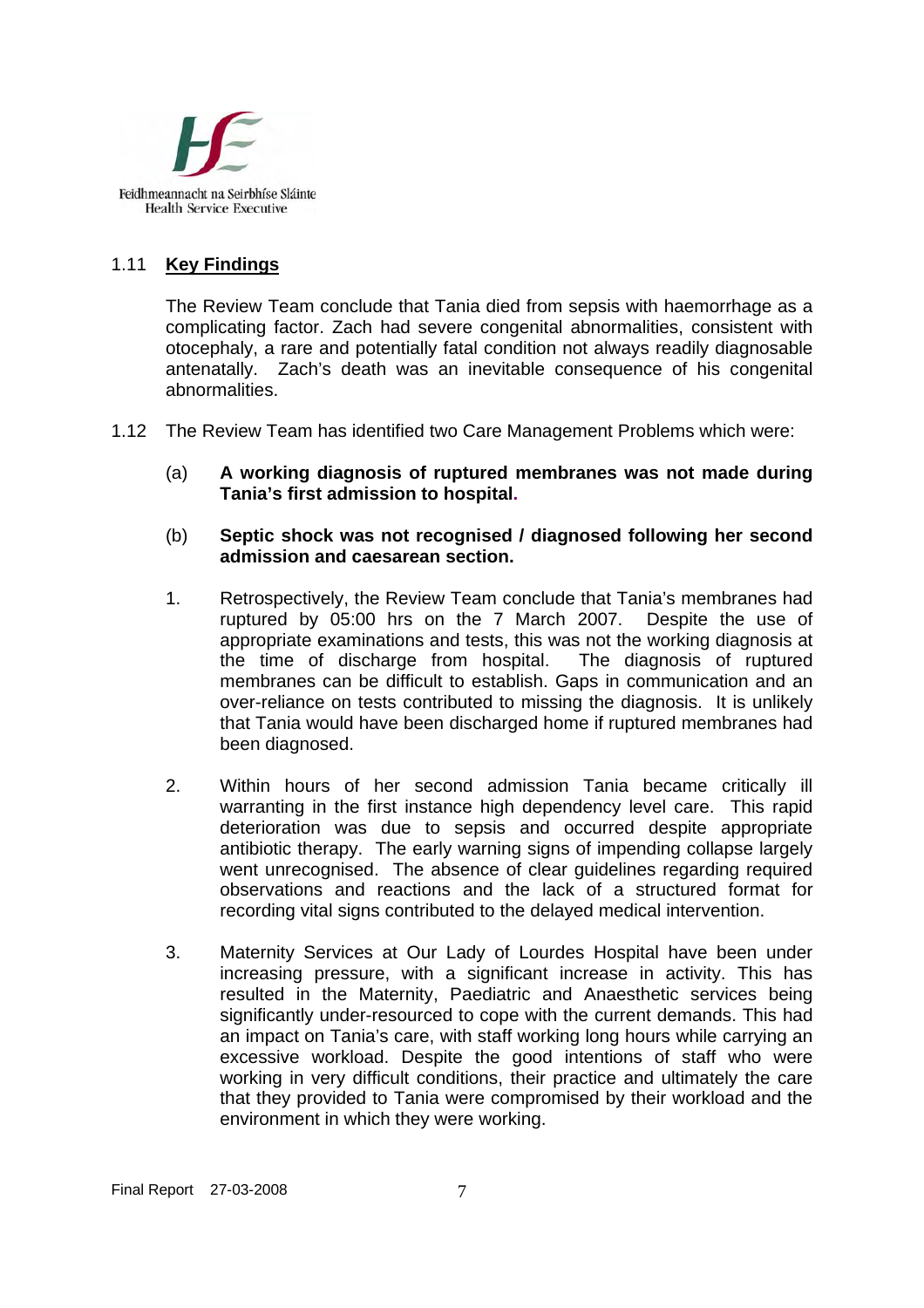

1.13 The Review Team analysed this incident using the Incident Decision Tree (NPSA, 2004). Based on this the Review Team are satisfied that it was a system failure that led to Tania's death.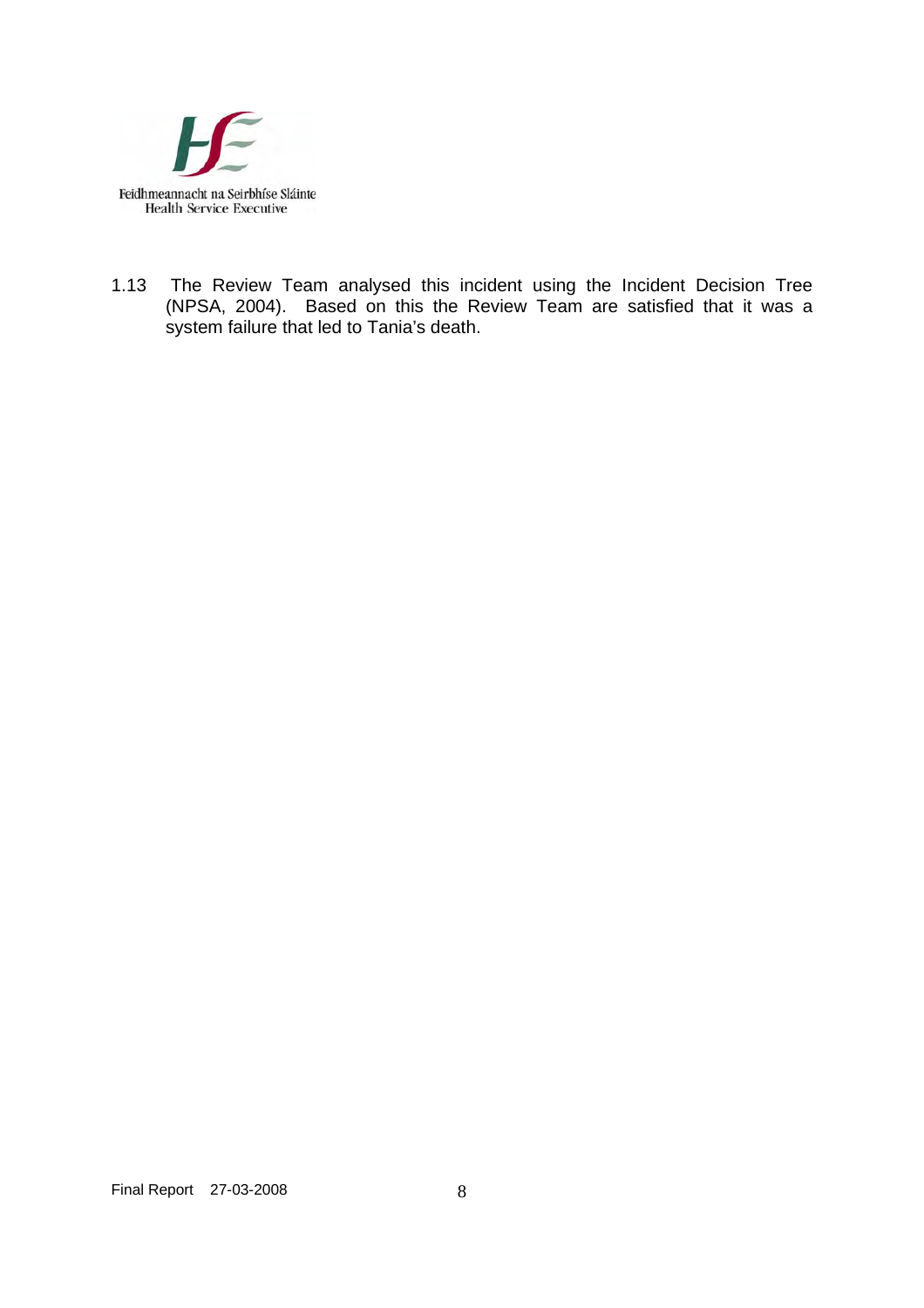

#### 1.14 **Summary of Recommendations**

The summary of recommendations are listed in order of priority and are categorized by the terms High, Medium, Low. The purpose of this is to highlight the recommendations that require immediate, medium and long term actions, which is a reflection of their achievability.

| No. | <b>RECOMMENDATION</b>                                                                                                                                                                                                                                                                                                                                                                                                                                                                                   | <b>RATING</b> | <b>REFERENCE</b><br>No.                                |
|-----|---------------------------------------------------------------------------------------------------------------------------------------------------------------------------------------------------------------------------------------------------------------------------------------------------------------------------------------------------------------------------------------------------------------------------------------------------------------------------------------------------------|---------------|--------------------------------------------------------|
| 1.  | The hospital should invest in a physiological<br>observation track and trigger system that<br>promotes the early recognition of patient<br>deterioration and appropriate intervention.<br>This should be adopted hospital wide with<br>the necessary adaptations for maternity.                                                                                                                                                                                                                         | <b>High</b>   | Communication<br>Factors - written<br>(Ref. Para. 8.5) |
| 2.  | The immediate care a patient receives must<br>be dictated by their needs and this should<br>commence upon the recognition of their<br>estimated required ICSI Level of Care. The<br>HSE should embrace this approach and<br>ensure adequate training and resources to<br>support this new concept.                                                                                                                                                                                                      | <b>High</b>   | <b>Patient Factors</b><br>(Ref. Para. 7.20)            |
| 3.  | All maternity units should ensure a structured<br>approach to the care of their critically ill<br>patients. This starts with their recognition,<br>categorisation of Level of Care, team<br>response, stabilisation and transfer to an<br>appropriately resourced area. We strongly<br>recommend that the ICSI and the Institute of<br>Gynaecologists<br>Obstetricians<br>&<br>should<br>formulate a strategy for the care of the<br>critically ill woman in pregnancy for all<br>hospitals in Ireland. | <b>High</b>   | <b>Task Factors</b><br>(Ref. Para. 11.10)              |
| 4.  | The lead clinician should be clearly identified<br>for the care of each patient and part of that<br>clinician's responsibility is to ensure there are<br>clear instructions on observations, goals and<br>appropriate responses for the case midwife/<br>nurse and medical team. This is particularly                                                                                                                                                                                                   | <b>High</b>   | Communication<br>Factors - Verbal<br>(Ref. Para. 8.14) |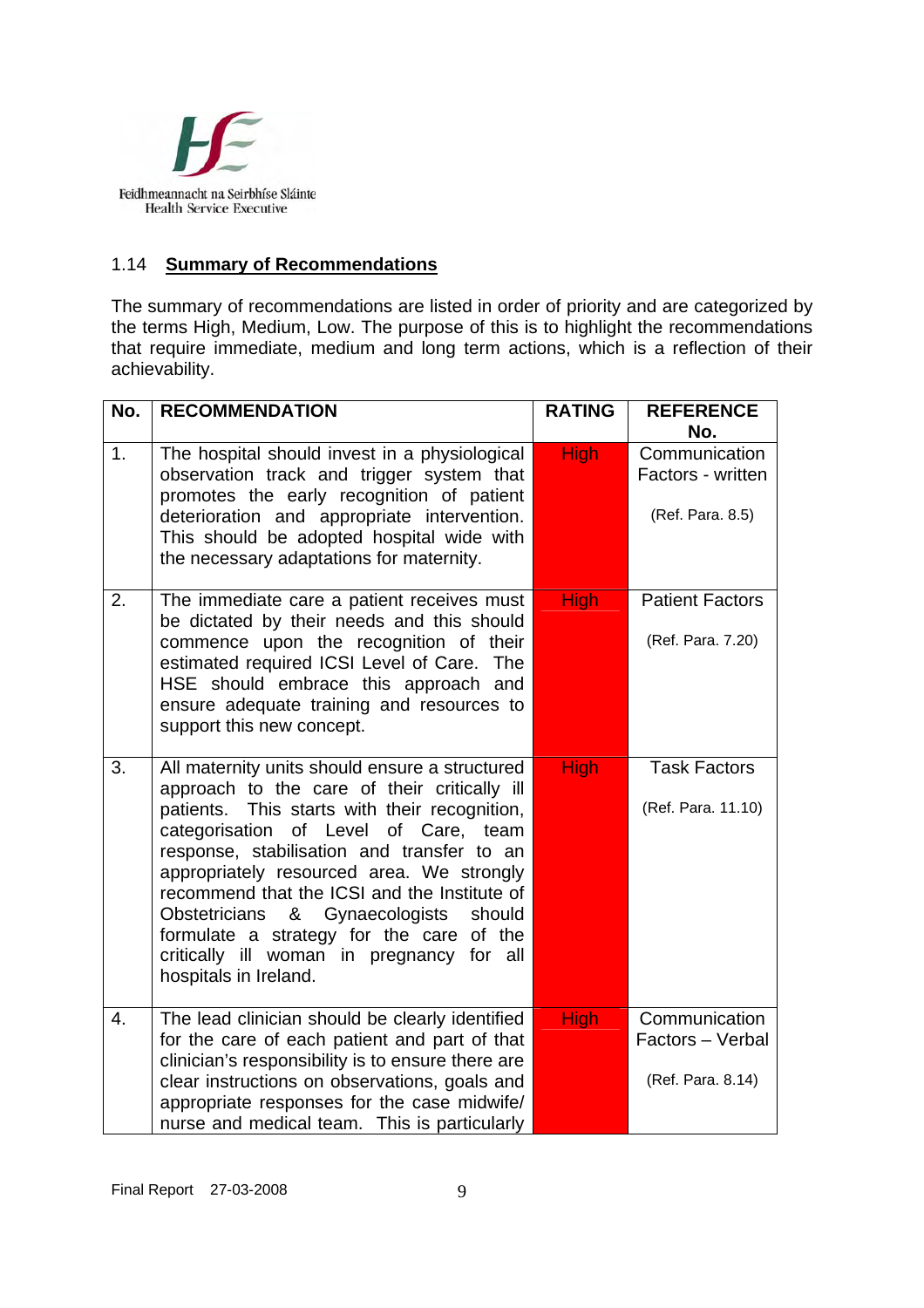

|    | essential for the "patient at risk". The case<br>midwife/nurse should ensure that he/she has<br>a clear care plan which is within his/her<br>scope of practice.                                                                                                              |             |                                                         |
|----|------------------------------------------------------------------------------------------------------------------------------------------------------------------------------------------------------------------------------------------------------------------------------|-------------|---------------------------------------------------------|
| 5. | The primary consultant and his/her team<br>should ensure timely follow up of all tests<br>ordered.                                                                                                                                                                           | <b>High</b> | <b>Patient Factors</b><br>(Ref. Para. 7.13)             |
| 6. | The unit should develop a guideline/policy for<br>the diagnosis and management of ruptured<br>membranes which is consistent with current<br>RCOG recommendations. This needs to<br>address the governance of the use of<br>AmniSure <sup>®</sup>                             | <b>High</b> | Equipment &<br>Resource<br>Factors<br>(Ref. Para. 13.5) |
|    | a) The use of AmniSure <sup>®</sup> should<br>be<br>restricted to medical and midwifery<br>staff who have completed validated<br>training in its use.<br>b) The<br>unit's<br>governance<br>should<br>encompass the introduction of all point<br>of care tests and equipment. |             |                                                         |
| 7. | Verbal information should be supported by<br>documentary advice when<br>patients<br>are<br>allowed home with suspected or confirmed<br>ruptured membranes. This approach should<br>be considered for other relevant conditions.                                              | <b>High</b> | <b>Patient Factors</b><br>(Ref. Para. 7.10)             |
| 8. | The Review Team recommends that the<br><b>HSE</b><br>Clinical<br>conjunction<br>with<br>the<br>in<br>Networks' advice would seek to<br>urgently<br>upgrade the medical and midwifery staffing<br>commensurate with the recommendations<br>from Safer Childbirth (2007).      | <b>High</b> | Organisational<br>Factors<br>(Ref. Para. 12.6)          |
| 9. | The HSE must streamline its processes in<br>order to respond effectively to ensure safe<br>staffing<br>levels in<br>known<br>critical<br>areas.<br>Hospitals should<br>have a<br>programme of<br>continual assessment of staffing levels, skill                              | <b>High</b> | Organisational<br>Factors<br>(Ref. Para. 12.17)         |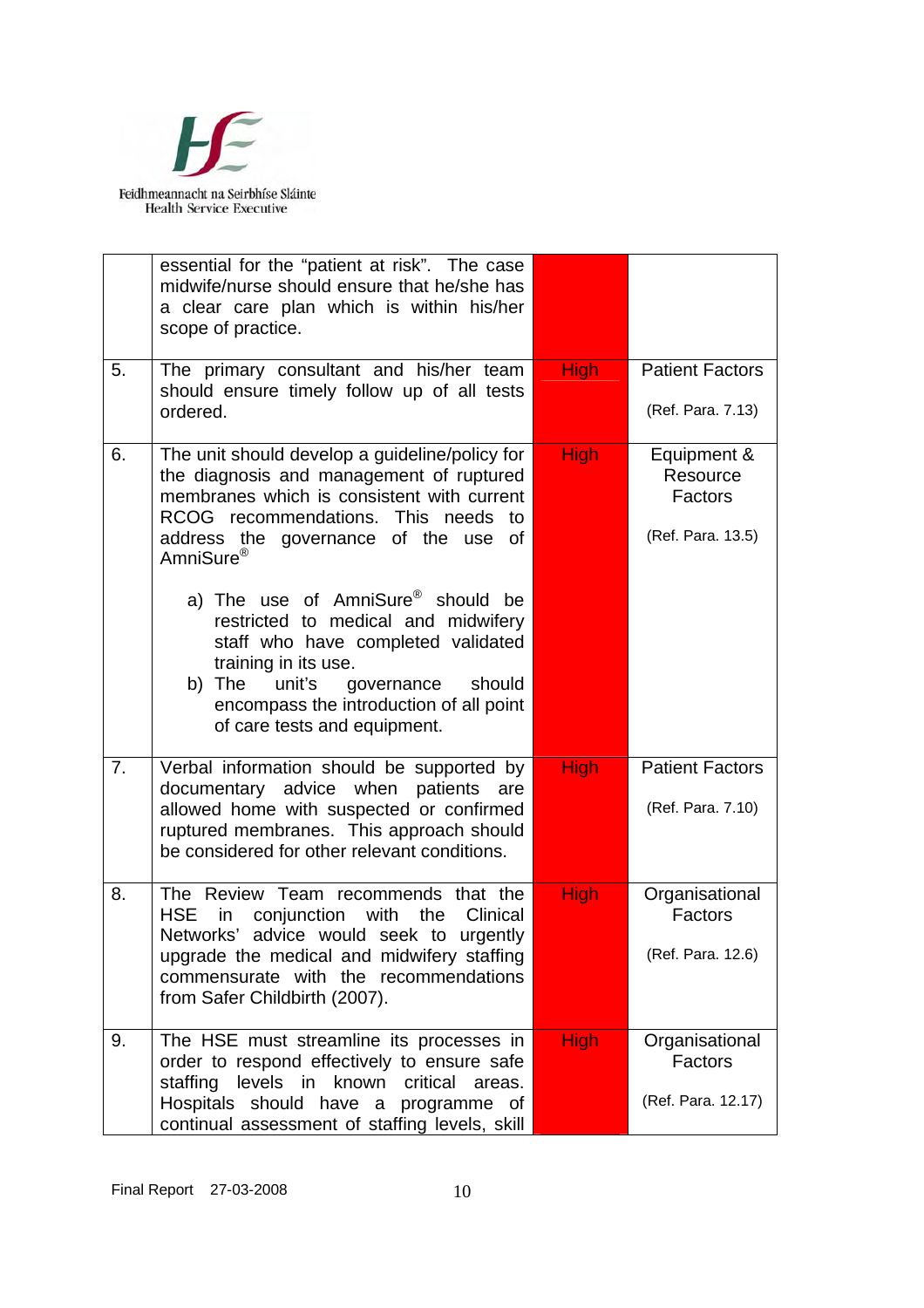

|     | mix and workload and the HSE should strive<br>to achieve flexibility and reduce response<br>time to resource issues so as to effectively<br>support frontline staff. Consideration should<br>be given to a national annual system of<br>appraisal of stress in frontline clinical staff to<br>allow early corrective factors to be put in<br>place.                                                 |             |                                                 |
|-----|-----------------------------------------------------------------------------------------------------------------------------------------------------------------------------------------------------------------------------------------------------------------------------------------------------------------------------------------------------------------------------------------------------|-------------|-------------------------------------------------|
| 10. | The HSE should adopt the international<br>Sepsis<br>Campaign<br>which<br>Surviving<br>encompasses awareness, early recognition<br>and standardized treatments of sepsis. This<br>would encourage the implementation of<br>these standards nationally.                                                                                                                                               | <b>High</b> | <b>Patient Factors</b><br>(Ref. Para. 7.23)     |
| 11. | There is a need for the anaesthesia<br>department to review urgently its current<br>mission in providing safe patient care within<br>the resources allocated. This exercise which<br>needs to be done in conjunction with the<br>hospital management, should encompass<br>clinical and administrative workloads, both<br>current and projected.                                                     | <b>High</b> | Individual<br>Factors<br>(Ref. Para. 9.3)       |
| 12. | The HSE in conjunction with professional<br>bodies should urgently develop a consistent<br>professional<br>methodology<br>and<br>for<br>investigating and managing serious adverse<br>events. The Review Team support the<br>inclusion<br><sub>of</sub><br>Irish information into<br>the<br>CEMACH (UK) process.                                                                                    | <b>High</b> | <b>Team Factors</b><br>(Ref. Para. 10.11)       |
| 13. | a) A realistic review of workload distribution<br>within the obstetric department should be<br>undertaken. Hospital managers should<br>ensure through agreed practice plans that<br>protected time is given to consultants for<br>administrative duties.<br>b) Other clinicians including<br>midwifery /<br>should<br>nursing<br>have their<br>managers<br>administrative time respected in keeping | <b>High</b> | Organisational<br>Factors<br>(Ref. Para. 12.20) |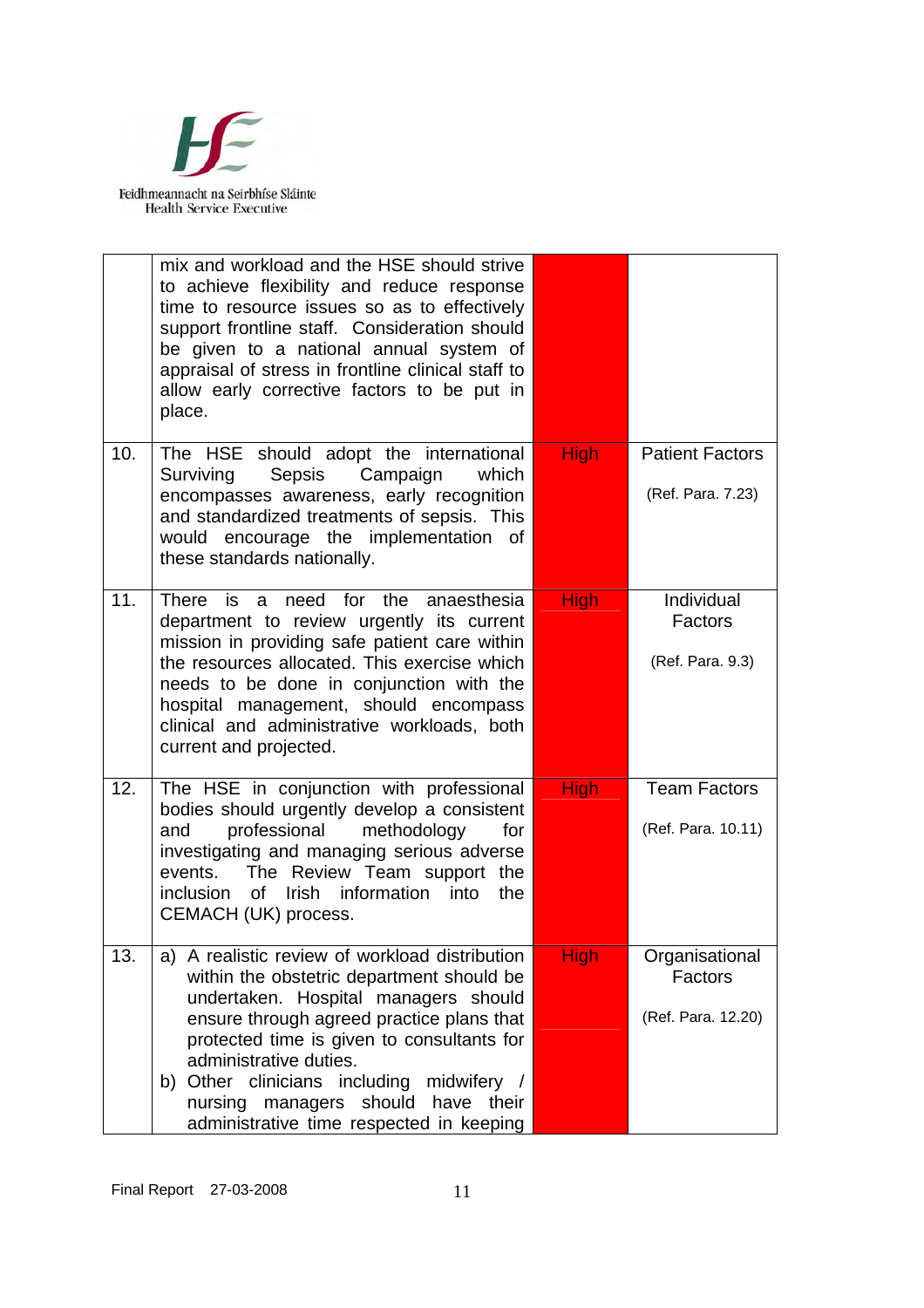

|     | with Safer Childbirth (2007).<br>c) Appropriate administrative and clerical<br>support should be put in place to support<br>clinicians in management roles.                                                                                            |               |                                                            |
|-----|--------------------------------------------------------------------------------------------------------------------------------------------------------------------------------------------------------------------------------------------------------|---------------|------------------------------------------------------------|
| 14. | The assistance of a clinical haematologist<br>should be sought at an early stage when<br>dealing with coagulopathies.                                                                                                                                  | <b>High</b>   | <b>Team Factors</b><br>(Ref. Para. 10.5)                   |
| 15. | The ward round needs to be recognised as<br>mechanism<br>primary<br>for<br>direct<br>the<br>multidisciplinary<br>communication<br>the<br>and<br>Review Team recommend that the case<br>midwife should be directly involved in it.                      | <b>High</b>   | Communication<br>Factors - verbal<br>(Ref. Para. 8.10)     |
| 16. | Initiation of pharmaceutical therapy should<br>be based on direct review of the patient. The<br>administration of any drug should be on the<br>basis of a written prescription unless in<br>extremis.                                                  | <b>Medium</b> | <b>Task Factors</b><br>(Ref. Para. 11.12)                  |
| 17. | The process of delivery of blood products<br>from the hospital laboratory to theatre and<br>other critical areas should be reviewed to<br>ensure expeditious delivery. This should be<br>done in consultation with the Health & Safety<br>Coordinator. | <b>Medium</b> | <b>Work</b><br>Environment<br>Factors<br>(Ref. Para. 15.3) |
| 18. | There should be an agreed standard for<br>estimating total blood loss leading to an<br>agreed single measurement.                                                                                                                                      | <b>Medium</b> | Communication<br>Factors - written<br>(Ref. Para. 8.7)     |
| 19. | communication<br>patient<br>The<br>and<br>record<br>systems should be reviewed to ensure that<br>all the processes are streamlined and that all<br>documentation<br>complies<br>with<br>minimum                                                        | <b>Medium</b> | Communication<br>Factors- written<br>(Ref. Para. 8.3)      |
|     | (An Bord Altranais 2002 and<br>standards.<br>NHO 2007).<br>process of ratification and review                                                                                                                                                          |               |                                                            |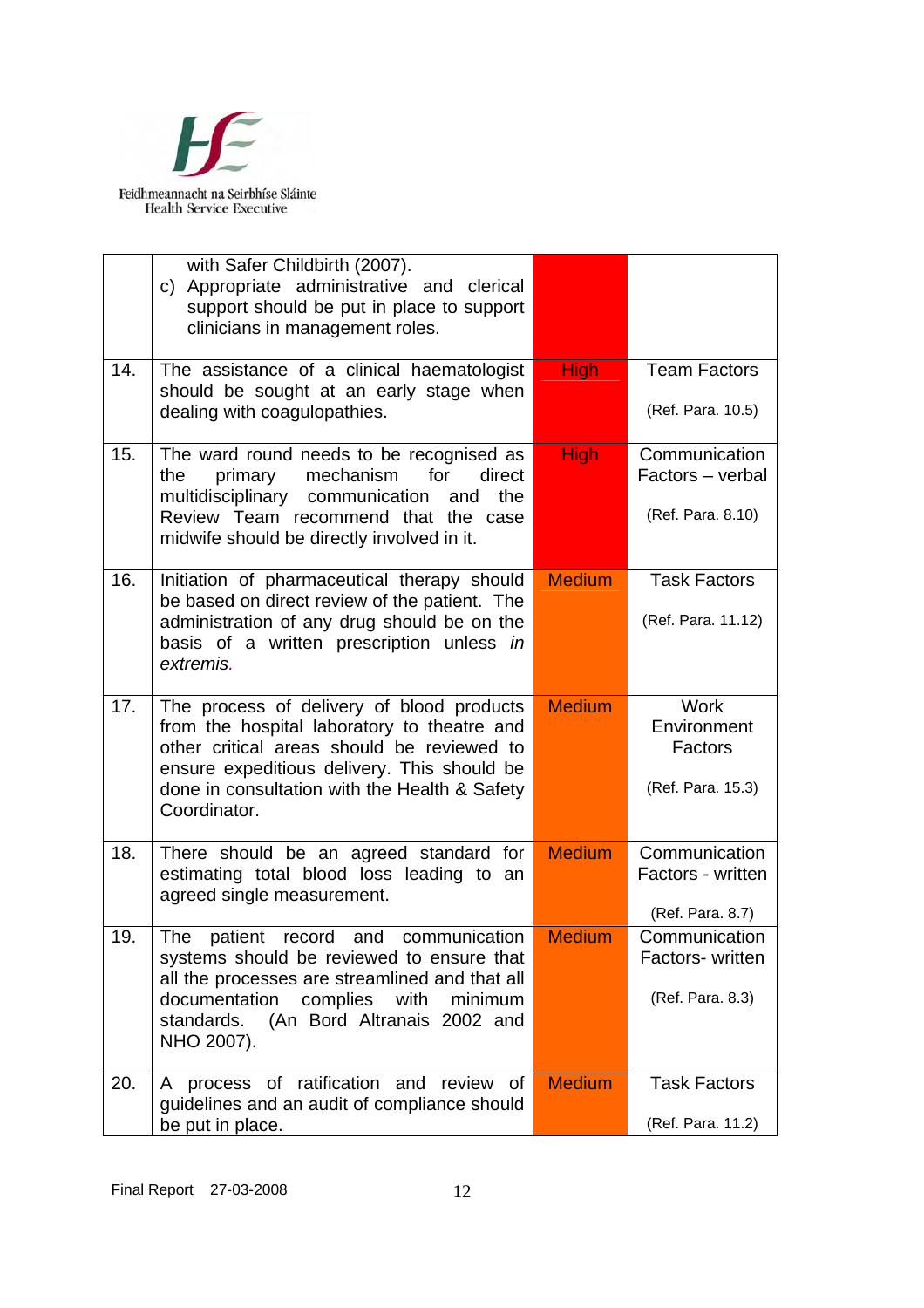

| 21. | <b>BLS</b> certification<br>should<br>be<br>a)<br>The<br>mandatory for all who are in direct contact<br>with patients. Consideration should be<br>given by the HSE and professional<br>training bodies to also making advanced<br>life support courses mandatory. The skills<br>gained from these courses should be<br>supported by regular drills and targeted at<br>staff in all critical areas. | <b>Medium</b> | Education &<br><b>Training Factors</b><br>(Ref. Para 14.6) |
|-----|----------------------------------------------------------------------------------------------------------------------------------------------------------------------------------------------------------------------------------------------------------------------------------------------------------------------------------------------------------------------------------------------------|---------------|------------------------------------------------------------|
|     | newly appointed midwifery and<br>b) All<br>managers should<br>nursing<br>complete<br>training in management, ideally prior to<br>taking up their post or within two years of<br>commencement of their post. There<br>should be a system of review of the<br>training needs in relation to management<br>competencies of all existing midwifery<br>and nursing managers.                            |               |                                                            |
|     | c) On a national basis, induction for non<br>consultant hospital doctors should take<br>place as soon as possible after doctors<br>take up duty.                                                                                                                                                                                                                                                   |               |                                                            |
|     | Attendance should be mandatory for all<br>new doctors and attendance records<br>maintained.                                                                                                                                                                                                                                                                                                        |               |                                                            |
|     | Elective activity in hospitals should be<br>suspended<br>for<br>duration<br>of<br>the<br>the<br>induction<br>facilitate<br>programme<br>to<br>mandatory attendance at the programme.                                                                                                                                                                                                               |               |                                                            |
|     | In addition to general induction, clinical<br>departments should arrange an induction<br>programme specific to the speciality.                                                                                                                                                                                                                                                                     |               |                                                            |
| 22. | A Consultant Medical Microbiologist should<br>be appointed to the Hospital.                                                                                                                                                                                                                                                                                                                        | <b>Medium</b> | Organisational<br>Factors<br>(Ref. Para. 12.27)            |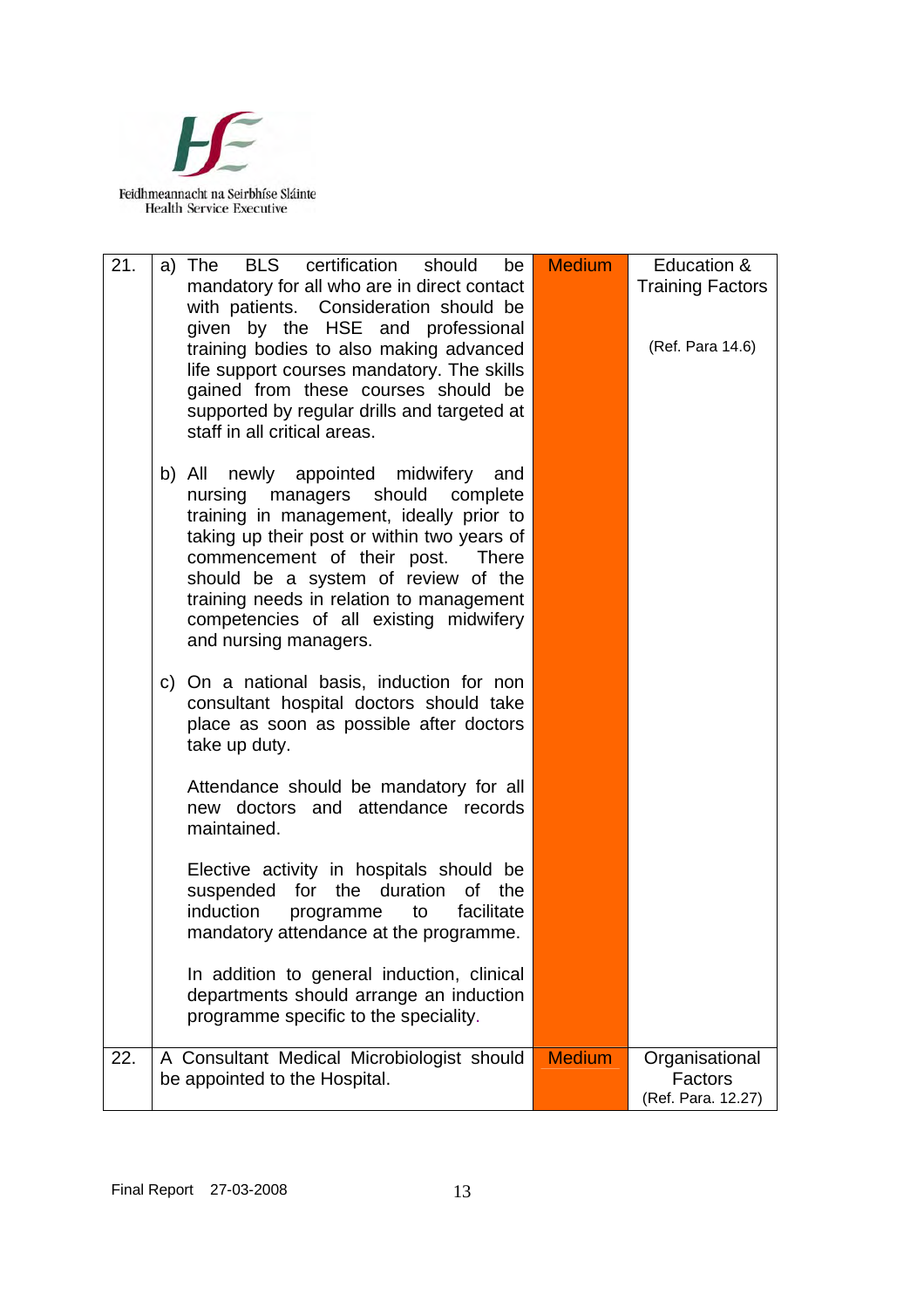

| 23. | NCHD involvement in private patient care<br>needs to be examined and roles<br>and<br>responsibilities must be clearly defined.                                                                                                                                                 | <b>Medium</b> | <b>Task Factors</b><br>(Ref. Para. 11.5)               |
|-----|--------------------------------------------------------------------------------------------------------------------------------------------------------------------------------------------------------------------------------------------------------------------------------|---------------|--------------------------------------------------------|
| 24. | agreed common baseline level<br>Ωf<br>An<br>antenatal care such as is outlined in the<br>NICE Guidelines (National Collaborating<br>Centre for Women's and Children's Health<br>2003) should be adhered to.                                                                    | Low           | <b>Patient Factors</b><br>(Ref. Para. 7.4)             |
| 25. | The inclusion of maternal heart rate in the<br>baseline<br>antenatal<br>physiological<br>data<br>recorded at booking should be considered.<br>This would support the introduction of<br>physiological observation, track and trigger<br>type programmes in obstetric practice. | Low           | <b>Patient Factors</b><br>(Ref. Para. 7.17)            |
| 26. | The Review Team recommend the setting up<br>of a regional audit department responsible<br>audit education, administration<br>for<br>and<br>implementation in the region.                                                                                                       | Low           | Organisational<br><b>Factors</b><br>(Ref. Para. 12.24) |
| 27. | Consideration should be given to a national<br>of management structures<br>standard<br>for<br>hospitals.                                                                                                                                                                       | Low           | Organisational<br>Factors<br>(Ref. Para. 12.22)        |

The HSE's clinical governance framework should ensure that the recommendations of this report are implemented within an acceptable timeframe.